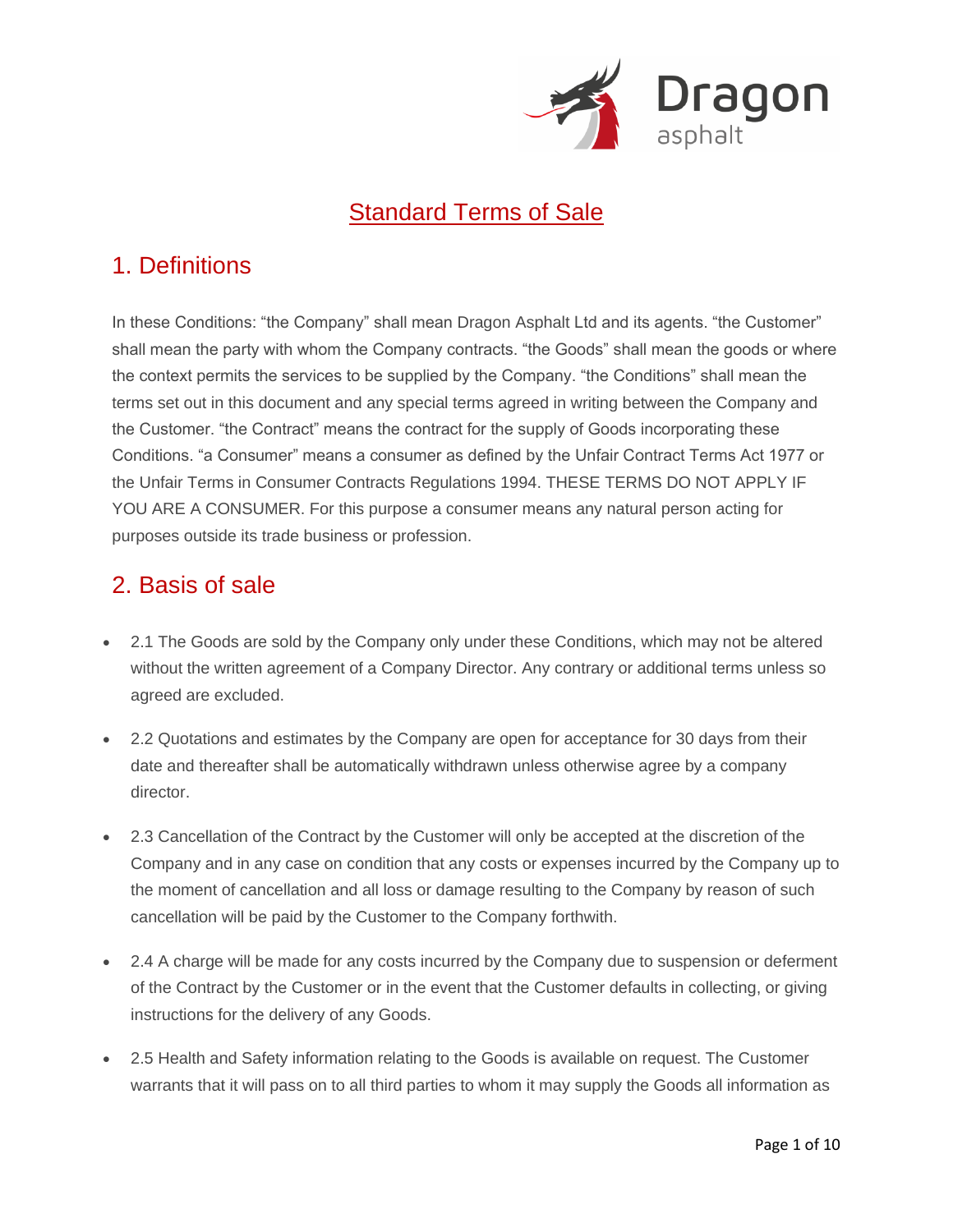

to the use and safe handling of the Goods as may have been passed on to the Customer by the Company.

## 3. Representations

- 3.1 The Company shall not be liable in respect of any misrepresentation made by the Company its servants or agents to the Customer its servants
- or agents as to the condition of the Goods their fitness for any purpose or as to quantity or measurements unless the representation is:- 3.1.1 made or confirmed in writing by a Company Director; and/or 3.1.2 fraudulent.
- 3.2 Without prejudice to Clause 3.1 of these Conditions while the Company takes every precaution in the preparation of its catalogues technical circulars price lists and other literature these documents are for the Customer's general guidance only and statements made therein (in the absence of fraud on the part of the Company) shall not constitute representations by the Company and the Company shall not be bound by them. If the Customer requires advice in relation to the Goods a specific request for advice should be made and any advice made or confirmed in writing in response to such a request shall amount to a representation and the Company shall be liable accordingly.
- 3.3 For the avoidance of doubt except where the Goods are supplied to a Customer dealing as a Consumer the Company's liability for damages for misrepresentation (other than fraudulent) is excluded or limited by Clause 9 of these Conditions. The statutory rights of a Consumer are not affected by these Conditions

## 4. Price

- 4.1 Quoted prices are based on costs prevailing at the time when they are given or agreed and are exclusive of VAT. The Company shall be entitled to adjust the price of the Goods as at the time of delivery of the Goods or each instalment of Goods as the case may be:
- 4.1.1 to take account of any direct or indirect price increases sustained by the Company; and/or
- 4.1.2 if there is any change in the delivery date quantities or specifications for the Goods requested by the Customer or any delay caused by any instructions of the Customer or failure of the Customer to give the Company adequate information or instructions.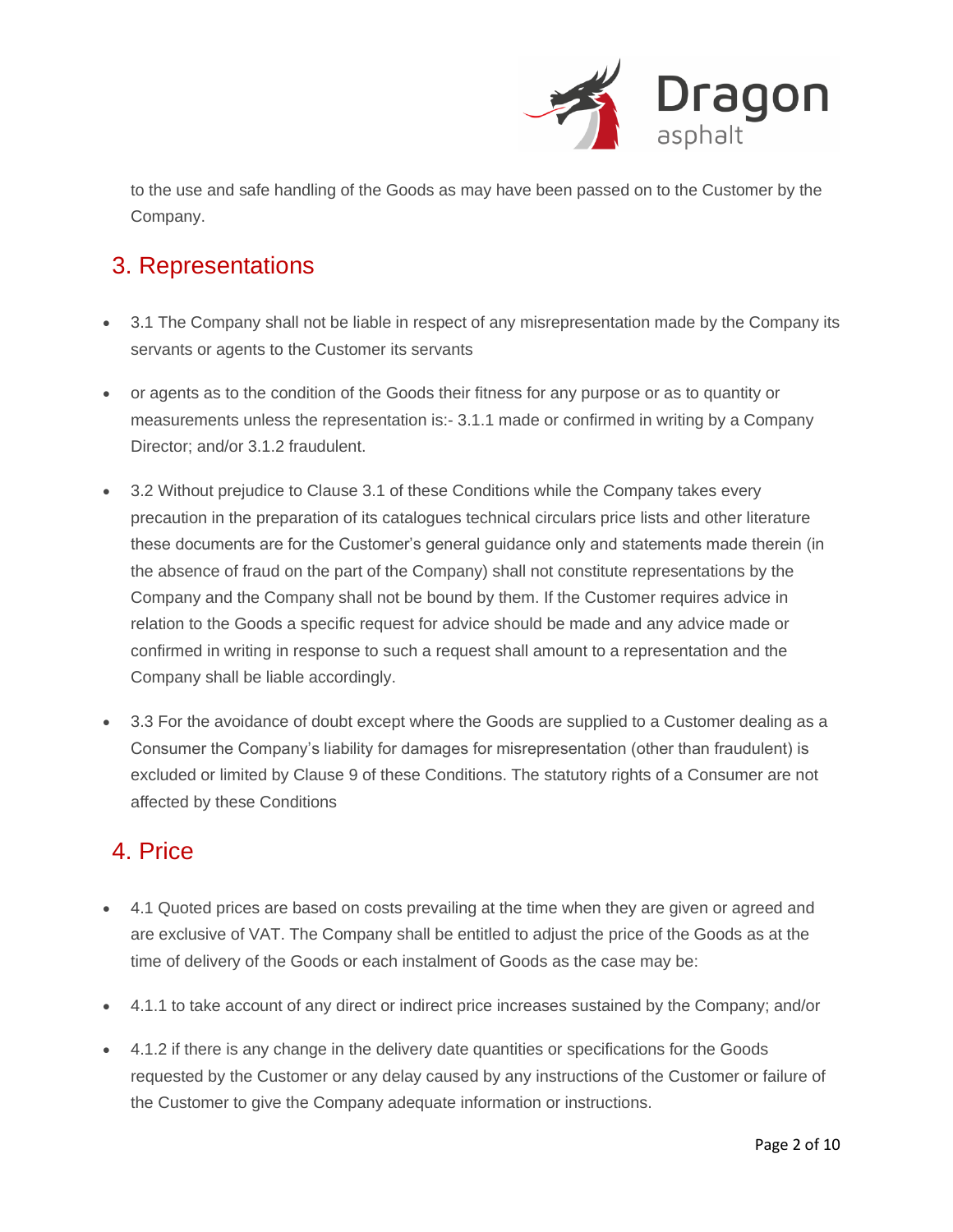

## 5. Payment

- 5.1 Unless the sale is for cash, payment shall be made by the Customer not later than the last day of the month following the date of invoice notwithstanding that the property in the Goods has not passed to the Customer. Time for payment shall be of the essence of the Contract.
- 5.2 The Company reserves the right without incurring any liability whatsoever to refuse to execute the Contract or part thereof if the Customer refuses to accept a price variation under Clause 4 or the arrangements for payments are, or the Customer's credit status is, in the Company's opinion insufficient or not satisfactory and to refuse to perform or continue to perform the Contract with any Customer whose account or part thereof is or becomes overdue for payment.
- 5.3 The Customer shall not be entitled to withhold payment of any amount payable under the Contract by reason of any dispute or claim by the Customer in connection with the Contract or any other ground whatsoever nor shall the Customer be entitled to set-off against any amounts payable to the Company under the Contract any amount which is not then due and payable by the Company to the Customer.
- 5.4 The Company shall be entitled at all times to set-off any debt or claim whatsoever nature which the Company may have against the Customer against sums due by the Company to the Customer.

## 6. Delivery

- 6.1 Delivery/Collection dates and times are given in good faith but are estimates only.
- 6.2 Time for delivery shall not be of the essence of the Contract.
- 6.3 For the avoidance of doubt and without derogation from any other provision of these Conditions the Company shall not be liable for any damages whatsoever whether direct or indirect (including for the avoidance of doubt any liability to any third party) resulting from any delay in delivery of the Goods or failure to deliver the Goods within a reasonable time whether such delay or failure is caused by the Company's negligence or otherwise howsoever.
- 6.4 The Company reserves the right to make delivery by instalments and tender a separate invoice for each instalment. Each delivery shall constitute a separate contract and failure by the Company to deliver any one or more of the instalments in accordance with these Conditions or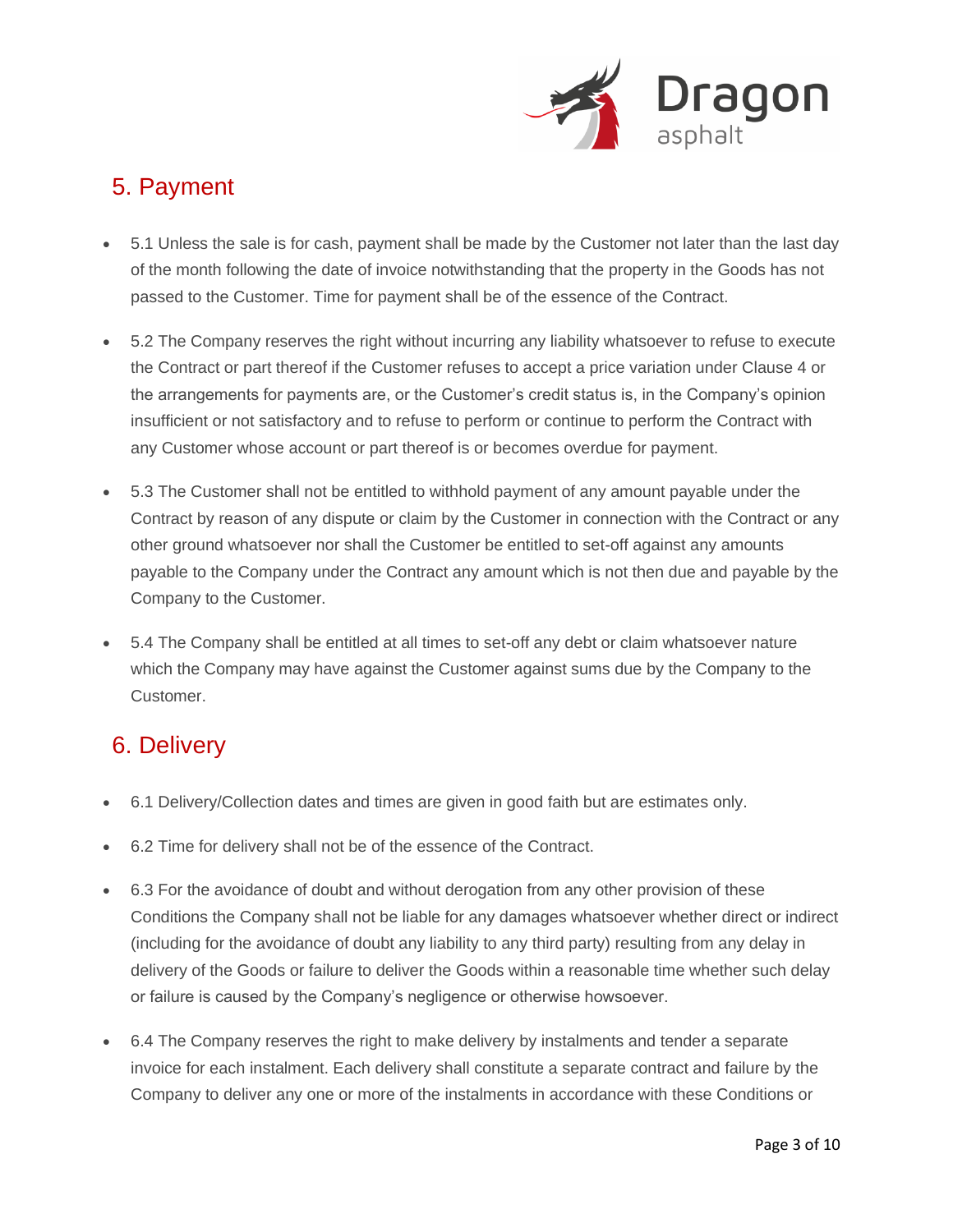

any claim by the Customer in respect of any one or more instalments shall not entitle the Customer to treat the Contract as a whole as repudiated.

- 6.5 The price of the Goods is based on:-
- 6.5.1 the Customer requiring delivery during the Company's normal working hours or days (such hours or days are available on request). If the Customer requires delivery at any other time then the Customer shall give at least seven working days notice in writing to the Company and, if the Company agrees to such delivery, the Customer shall pay all additional expenses as determined by the Company occasioned by such delivery; and
- 6.5.2 delivery being made in loads of sixteen tonnes or more. Delivery in loads of lesser quantity shall be subject to a premium on haulage. Details of such premium are available upon request.
- 6.6 It is a condition of the Contract that proper assistance is given by the Customer to the driver of the delivery lorry in unloading the Goods. Any period of time where the vehicle is required to wait to deliver the goods will be charged as waiting time to the Customer at the rate determined by the Company and such rate is available from the Company upon request.
- 6.7 Delivery by the Company's road vehicles shall be made on the nearest good hard road to site with adequate turning space at the point of delivery. The truck driver is empowered to refuse delivery if, in his opinion, the point of unloading is unsafe or is likely to prove dangerous to a vehicle. If the delivery vehicle is required to deliver at any point off a public road, the Customer will be responsible for any damage to vehicles, pipes, manholes or any other property of any sort resulting there-from and hereby indemnifies the Company against any loss, damage, claims, costs, including legal costs on an indemnity basis or demands which the Company may incur as a result of such delivery.
- 6.8 In the event that the Customer requests that any Goods be deposited on a street or public highway the Customer shall be responsible for compliance with all regulations and for all steps which need to be taken for the protection at all times of persons or property and shall indemnify the Company in respect of all costs, claims, losses or expenses including legal costs on an indemnity basis which the Company may incur as a result of such delivery.

#### 7 Inspection and shortages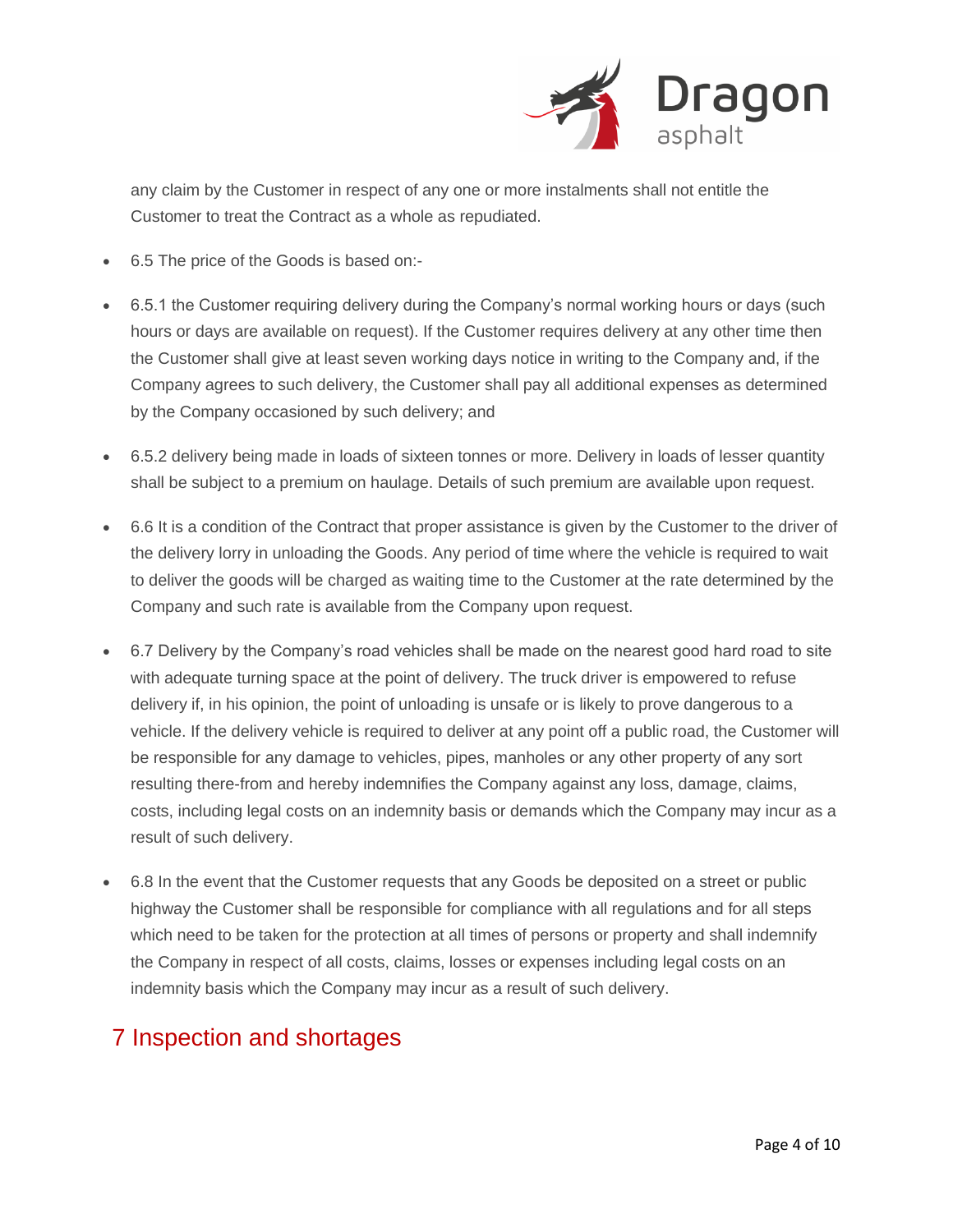

- 7.1 The Customer shall inspect the Goods at the place and time of unloading but nothing in these Conditions shall require the Customer to break packaging and/or unpack Goods which are intended to be stored before use.
- 7.2. 7.2.1. The Customer must inform the Company by telephone or facsimile as soon as reasonably practical and in any event must give the Company written notice within two working days of unloading of any claim for short delivery
- 7.2.2 If the Customer does not give the Company that written notice within that time the Goods will be deemed to have been delivered in the quantities shown in the delivery documents.
- 7.2.3 The Customer shall not be entitled and irrevocably and unconditionally waives any right to reject the Goods or claim any damages whatsoever for short delivery howsoever caused.
- 7.2.4 The Company's liability for short delivery is limited to making good the shortage.
- 7.3 7.3.1 Where it is or would have been apparent on a reasonable inspection that the Goods are not in conformity with the Contract or (if the Contract is a contract for sale by sample) that the bulk does not compare with the sample the Customer must inform the Company by telephone or facsimile as soon as reasonably practical and in any event must give the Company written notice within two working days of unloading of any claim to that effect.
- 7.3.2. If the Customer (not being a Consumer) fails to give the Company that written notice within that time the Goods will be deemed to have been accepted and the Customer shall not be entitled and irrevocably and unconditionally waives any right to reject the Goods.
- 7.3.3 If the Customer (not being a Consumer) fails to give the Company that written notice within that time Clause 9 shall have effect.

#### 8 Risk and title

- 8.1 The risk in the Goods shall pass to the Customer upon delivery.
- 8.2 Until the Company has received in cash or cleared funds payment of all sums owed by the Customer to the Company on any account whatsoever the ownership of the Goods shall remain with the Company.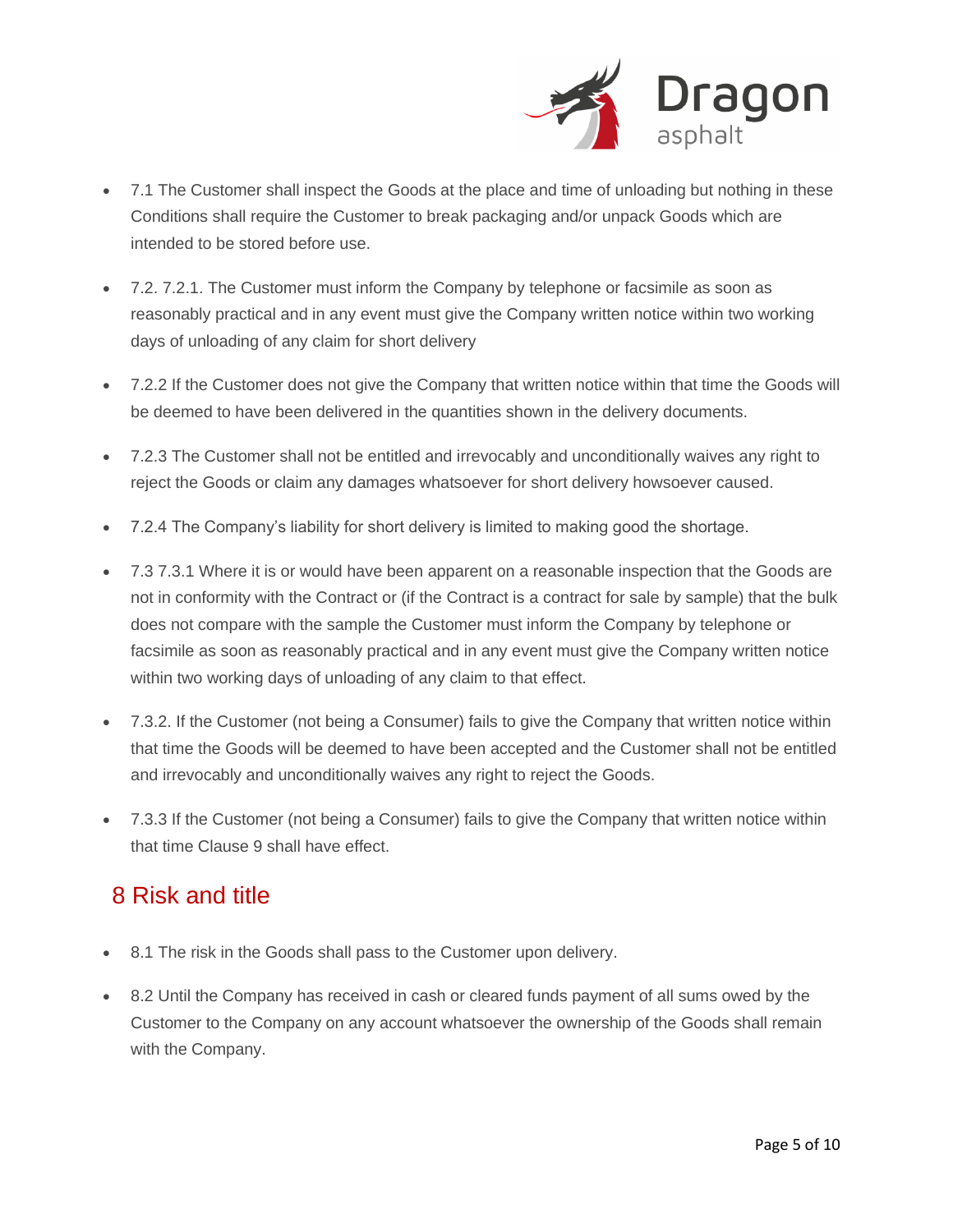

- 8.3 Until such time as the property in the Goods passes to the Customer the Customer shall hold the Goods as the Company's fiduciary agent and bailee and shall keep the Goods separately stored, protected, insured and identified as the Company's property. Until that time the Customer shall be entitled to re-sell or use the Goods in the ordinary course of his business but at the direction of the Company shall account to the Company for the proceeds of sale or insurance proceeds related to the Goods.
- 8.4 The Company shall be entitled at any time to recover any or all of the Goods in the Customer's possession to which the Company has title and for that purpose the Company, its servants or agents may with transport as is necessary enter upon any premises occupied by the Customer or to which the Customer has access and where the Goods may be or are believed to be situated.

#### 9 Liabilities

- 9.1 In these Conditions "Defect" shall mean the condition and/or any attribute of the Goods and/or any other circumstances which but for the effect of these Conditions would have entitled the Customer to damages.
- 9.2 Nothing in these Conditions shall exclude or restrict the Company's liability for death or personal injury resulting from its negligence or the Company's liability for fraudulent misrepresentation.
- 9.3 If the Customer deals as a Consumer any provision of these Conditions which is of no effect shall not apply. The statutory rights of a Customer dealing as a Consumer are not affected by these terms.
- 9.4 Subject to Clauses 9.2 and 9.3 of these Conditions the Company shall not be liable by reason of any misrepresentation (unless fraudulent) or any breach of warranty condition or other term express or implied or any breach of duty (common law or statutory) or negligence for any damages whatsoever. Instead of liability in damages the Company undertakes liability under Clause 9.5 below.
- 9.5 Where but for the effect of Clause 9.4 of these Conditions a Customer would have been entitled to damages against the Company the Company shall not be liable to pay damages but subject to the conditions set out in Clause 9.6 below shall in its sole discretion repair the Goods at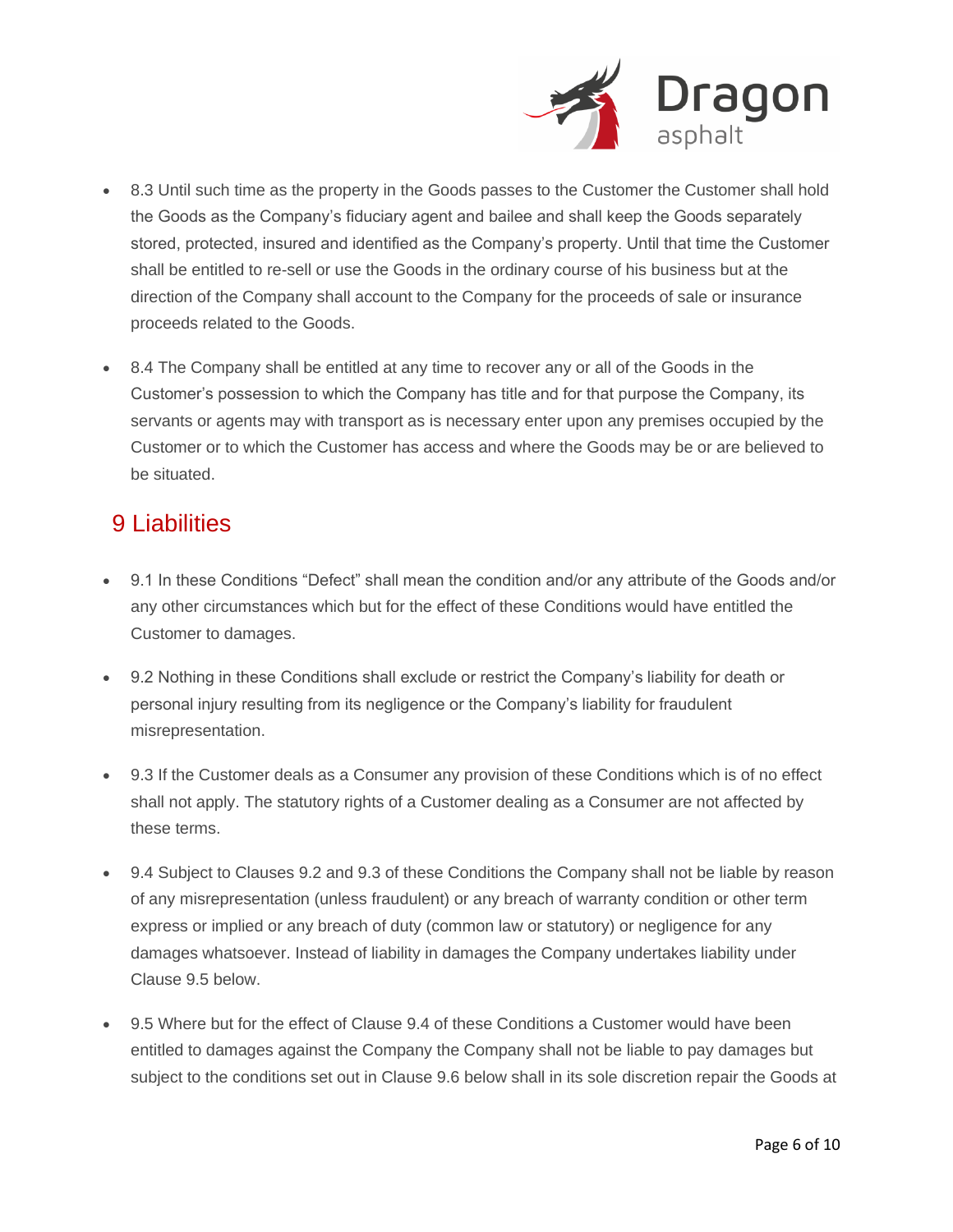

its own expense or supply replacement Goods free of charge or refund all (or where appropriate part) of the price for the relevant Goods.

- 9.6 The Company will not be liable under Clause 9.5:- 9.6.1 if the Defect arises from fair wear and tear; and/or 9.6.2 if the Defect arises from wilful damage negligence abnormal working conditions mis-use alteration or repair of the Goods failure to follow British Standard or industry instructions relevant to the Goods or storage of the Goods in unsuitable conditions (but this sub-Clause shall not apply to any act or omission of the Company); and/or 9.6.3 unless after discovery of the Defect the Company is given a reasonable opportunity to inspect the Goods before they are used or in any way interfered with. For the avoidance of doubt the Company acknowledges that the costs of suspending works are relevant to the determination of what is a reasonable opportunity and this sub-Clause shall not apply to any works affecting the Goods which it may be reasonably necessary to carry out in the interests of safety and/or as emergency measures.
- 9.7 Subject to Clauses 9.2 and 9.3 of these Conditions the Company shall not be liable by reason of any misrepresentation (unless fraudulent) or any breach of warranty condition or other term express or implied or any breach of duty (common law or statutory) or negligence for any damages howsoever arising (if notwithstanding Clause 9.4 of these Conditions the Customer is entitled to recover any) nor shall the Company be liable under Clause 9.5 of these Conditions unless:- 9.7.1 if the Defect would have been apparent on a reasonable inspection under Clause 7.1 of these Conditions at the time of unloading written notice of any claim is given to the Company within two working days of the time of unloading; or in any other case 9.7.2 the Defect is discovered within 2 months from the date of delivery and the Company is given written notice of the Defect within 7 working days of it being discovered.
- 9.8 If the Goods are manufactured processed or mixed by the Company to the design quantity measurement or specification of the Customer or its agents then:- 9.8.1 Subject to Clauses 9.2 and 9.3 of these Conditions the Company shall not be under any liability for damages howsoever arising or under Clause 9.5 of these Conditions as the case may be except in the event of:- 9.8.1.1 fraudulent misrepresentation; 9.8.1.2 misrepresentation where the representation was made or confirmed in writing by a Company Director; 9.8.1.3 non-compliance with such design quantity measurement or specification; 9.8.1.4 breach of a written warranty by the Company that the Goods are fit for that purpose; or 9.8.1.5 a claim maintainable against the Company pursuant to Clauses 9.2 or 9.3 of these Conditions. 9.8.2 The Customer will unconditionally fully and effectively indemnify the Company against all loss damages costs on an indemnity basis and expenses awarded against or incurred by the Company in connection with or paid or agreed to be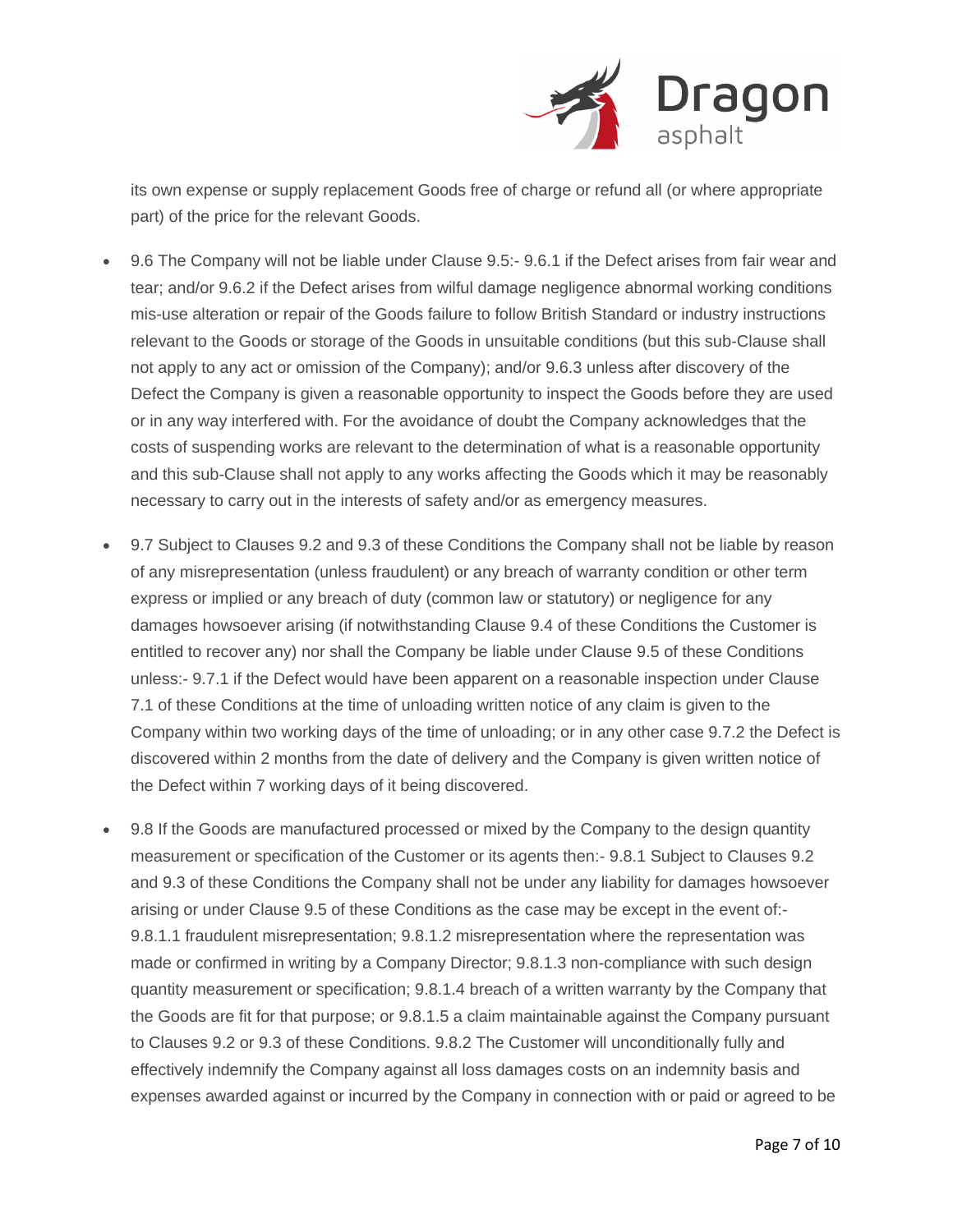

paid by the Company in settlement of any claim for infringement of any patents copyright design trademark or any other industrial or intellectual property rights of any other person. 9.8.3 The Customer will further unconditionally fully and effectively indemnify the Company against all loss damages costs on an indemnity basis and expenses awarded or incurred by the Company in connection with or paid or agreed to be paid by the Company in settlement of any other claim arising from any such manufacturing processing or mixing including but not limited to any Defect in the Goods. This indemnity will be reduced in proportion to the extent that such loss damages costs and expenses are due to the negligence of the Company.

- 9.9 If the Goods are not manufactured by the Company or have been processed by a third party whether or not at the request of the Company or the Customer the Company's liability in respect of any defect in workmanship or materials of the Goods will be limited to such rights against the manufacturer or the third party as the Company may have in respect of those Goods. The Company will on written request provide details of its rights against the manufacturer or third party and any other terms and conditions imposed by the manufacturer or the third party and so far as possible will on request assign to the Customer any such rights.
- 9.10 Except where the Customer deals as a Consumer the Customer will unconditionally fully and effectively indemnify the Company against all loss damages costs on an indemnity basis and expenses awarded against or incurred by the Company in connection with or paid or agreed to be paid by the Company in settlement of any claim by any third party arising from the supply or use of the Goods including loss arising from the Company's negligence.
- 9.11 Subject to Clauses 9.2 and 9.3 of these Conditions the Company shall not be liable for misrepresentation (unless fraudulent) or in contract, tort (including negligence or breach of statutory duty) or otherwise howsoever arising and whatever the cause for: (a) any financial loss or any liability the Customer may have to a third party or any loss of profit, business, contracts, revenues or anticipated savings; and/or (b) any special indirect or consequential damage of any nature whatsoever.
- 9.12 Without prejudice to any other provisions in these Conditions in any event the Company's total liability for any one claim or for the total of all claims arising from any one act of default of the Company (whether arising from the Company's negligence or otherwise) shall not exceed the purchase price of the Goods the subject matter of any claim.

#### 10 Default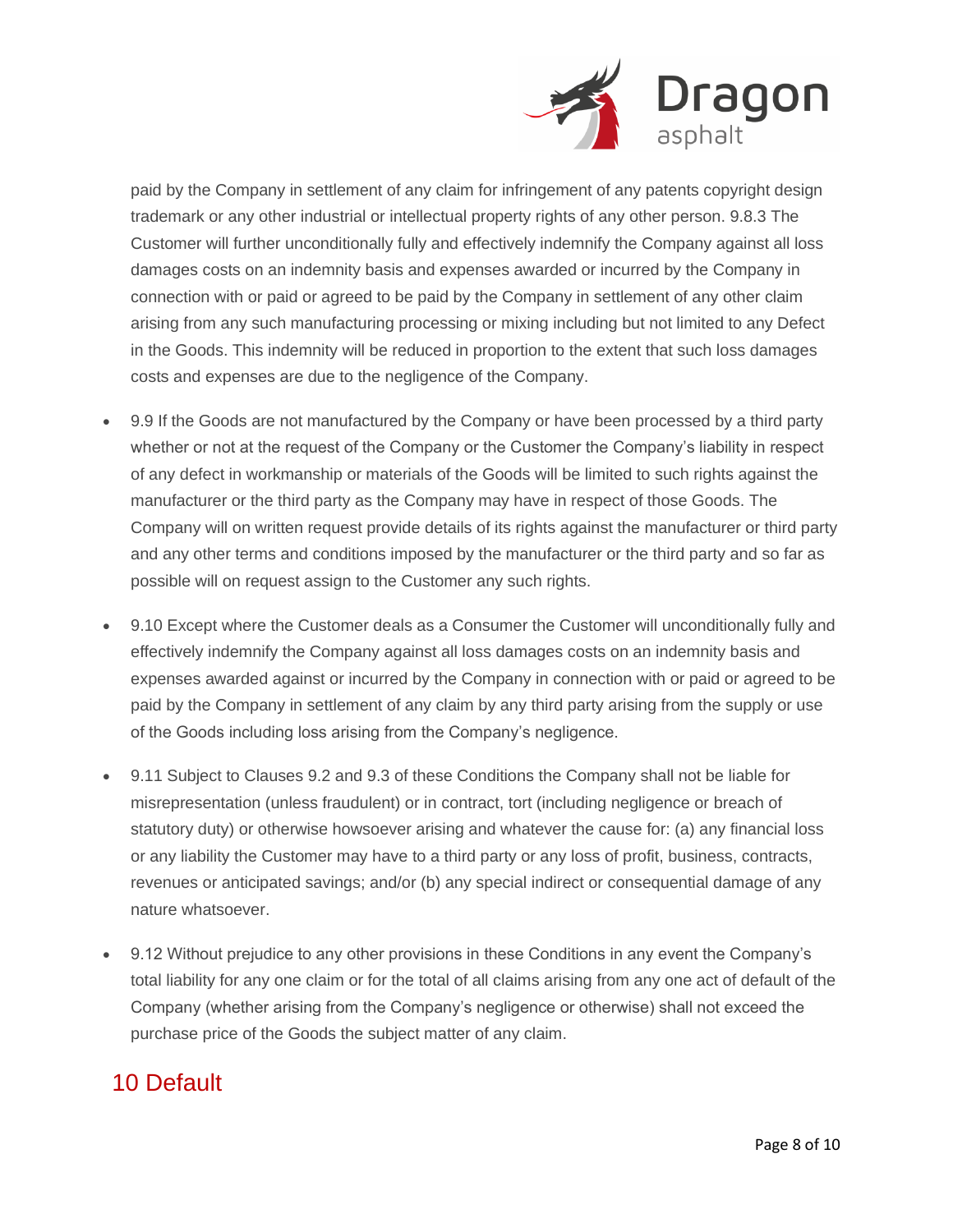

- 10.1 "insolvent" shall mean the Customer becoming unable to pay its debts within the meaning of Section 123 of the Insolvency Act 1986; the levying or the threat of execution or distress on any property of the Customer; the appointment of a receiver or administrative receiver over all or any part of the Customer's property; a proposal for a voluntary arrangement or com-promise between the Customer and its creditors whether pursuant to the Insolvency Act 1986 or otherwise; the passing of a resolution for voluntary winding up or summoning a meeting to pass such a resolution otherwise than for the purposes of a bona fide amalgamation or reconstruction; the presentation of a petition for winding up of a Customer or for an administration order in relation to the Customer; the Customer ceasing or threatening to cease to carry on its business.
- 10.2 If the Customer fails to pay the Company for any Goods on the due date or the Customer becomes Insolvent or if the Customer is in breach of any Condition of this Contract and fails to remedy such breach after being so requested to do the full balance outstanding on any account between the Company and the Customer shall become immediately payable and the Company shall be entitled to do one or more of the following (without prejudice to any other rights or remedy it may have):- 10.2.1 require payment in cash or cleared funds in advance of delivery of undelivered Goods; 10.2.2 cancel or suspend any further delivery to the Customer under any contract; 10.2.3 sell or otherwise dispose of any Goods which are the subject of any contract with the Customer; 10.2.4 charge the Customer interest on the balance of monies overdue, such interest to accrue on a daily basis from the due date until the date of actual payment of the overdue amount, whether before or after judgment, in accordance with the Late Payment of Commercial Debts (Interest) Act 1998; 10.2.5 without prejudice to the generality of Clause 8 of these Conditions exercise the powers there set out. 10.3 The Customer shall reimburse the Company's costs including legal costs on an indemnity basis which the Company incurs in enforcing its rights under this Contract including but not limited to recovery of any sums due. Such sums shall be paid in addition to the statutory compensation payable by the Customer under the Late Payment of Commercial Debts Regulations 2002.

## 11 Data protection

- 11.1 If the Customer is an individual or group of individuals the Customer agrees that the Company may process the Customer's personal data in accordance with the Company's Data Protection Policy – copy available on request.
- 11.2 The Company reserves the right to make credit reference agency checks against a Customer and its principals and, if the Customer is a limited company, against its directors and may keep a